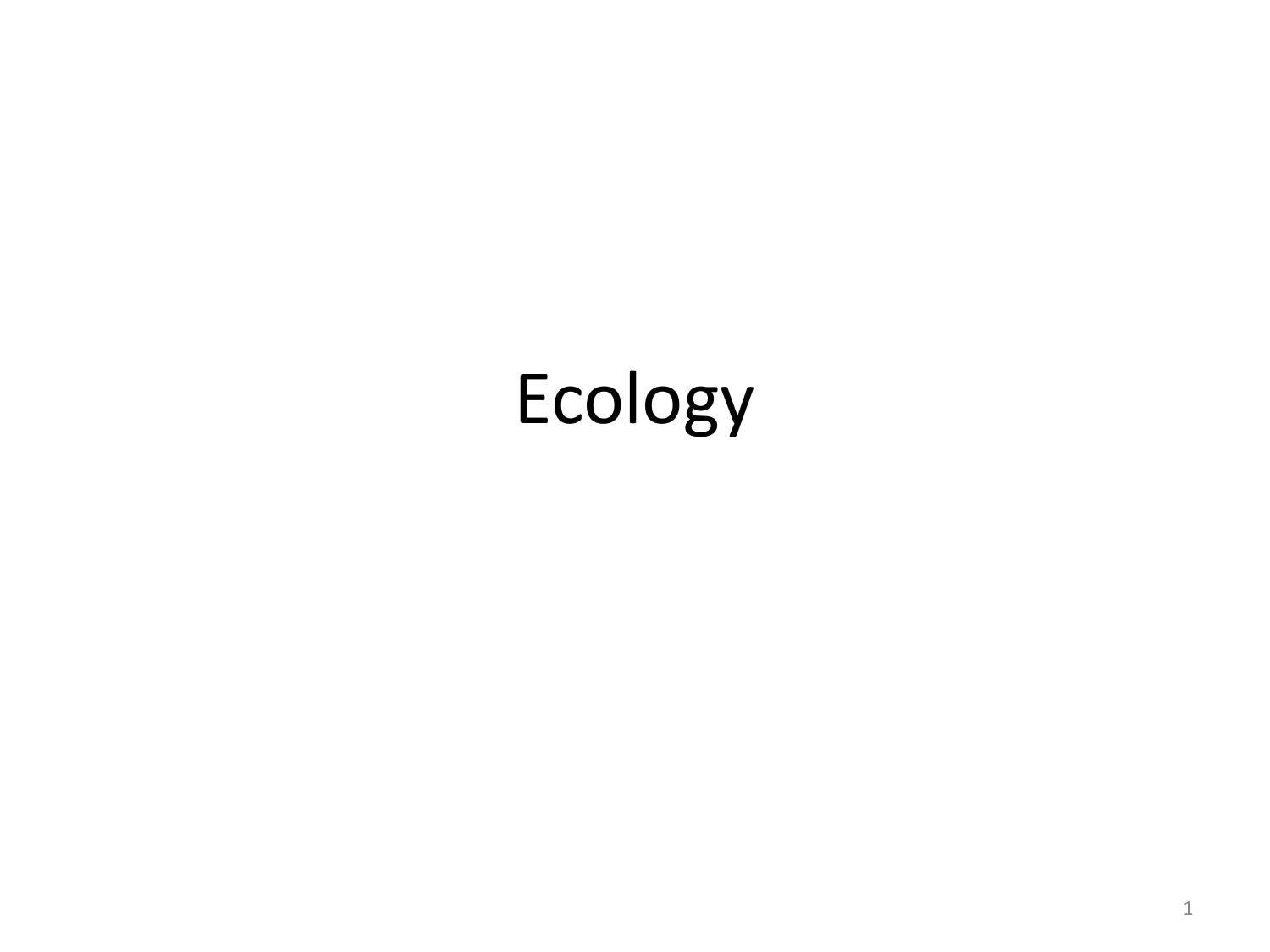- The term *ecology* was coined by the German biologist **Ernst Heinrich Haeckel** in 1866 in his work titled *oecologie* in which he broadly defined *ecology* as the science of the relations of living organisms to one another and the external world (D.Worster 1985; Odum).;
- Etymologically, the term *ecology* is derived from two Greek words *oikos* ("household") and *logos (*the study of) which share the same root word as *economics.*
- Thus, the term implies the study of the economy of nature.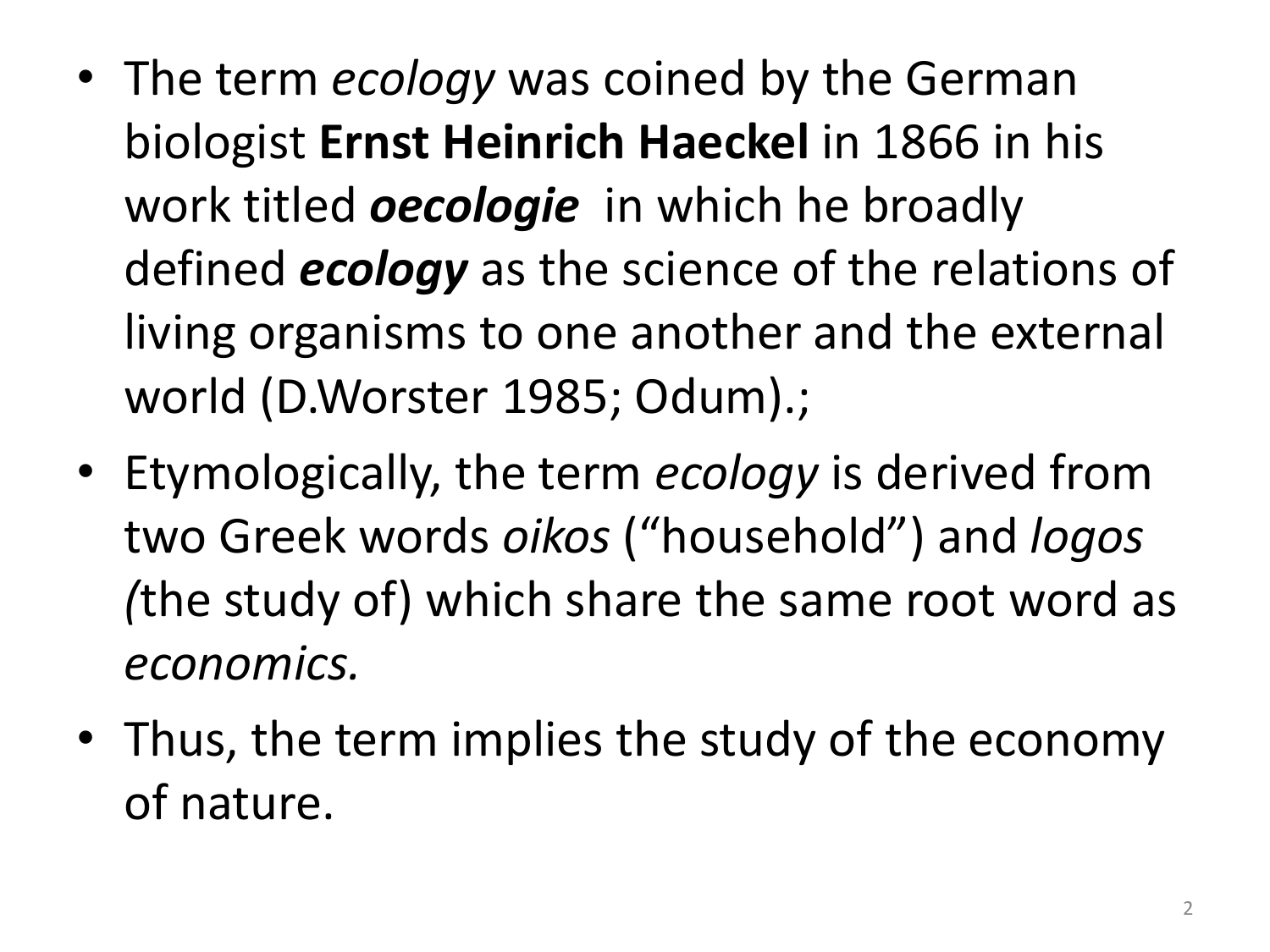- Also making important contributions were plant geographers, especially **Alexander von Humboldt**, who was deeply interested in the "how" and "why" of vegetational distribution around the world.
- **Humboldt** travelled widely and through his writings on plant geography (1807) and enthusiasm for nature had a major influence on Charles Darwin (D.Worster 1985).
- Modern ecology, in part, began with **Charles Darwin**. In developing his theory of evolution, Darwin stressed the adaptation of organisms to their environment through natural selection.
- A number of key theoretical ideas current in ecology owe their first formulation to Darwin's *The Origin of Species* which proposed an evolutionary explanation for the diversity of the world's biological organisms.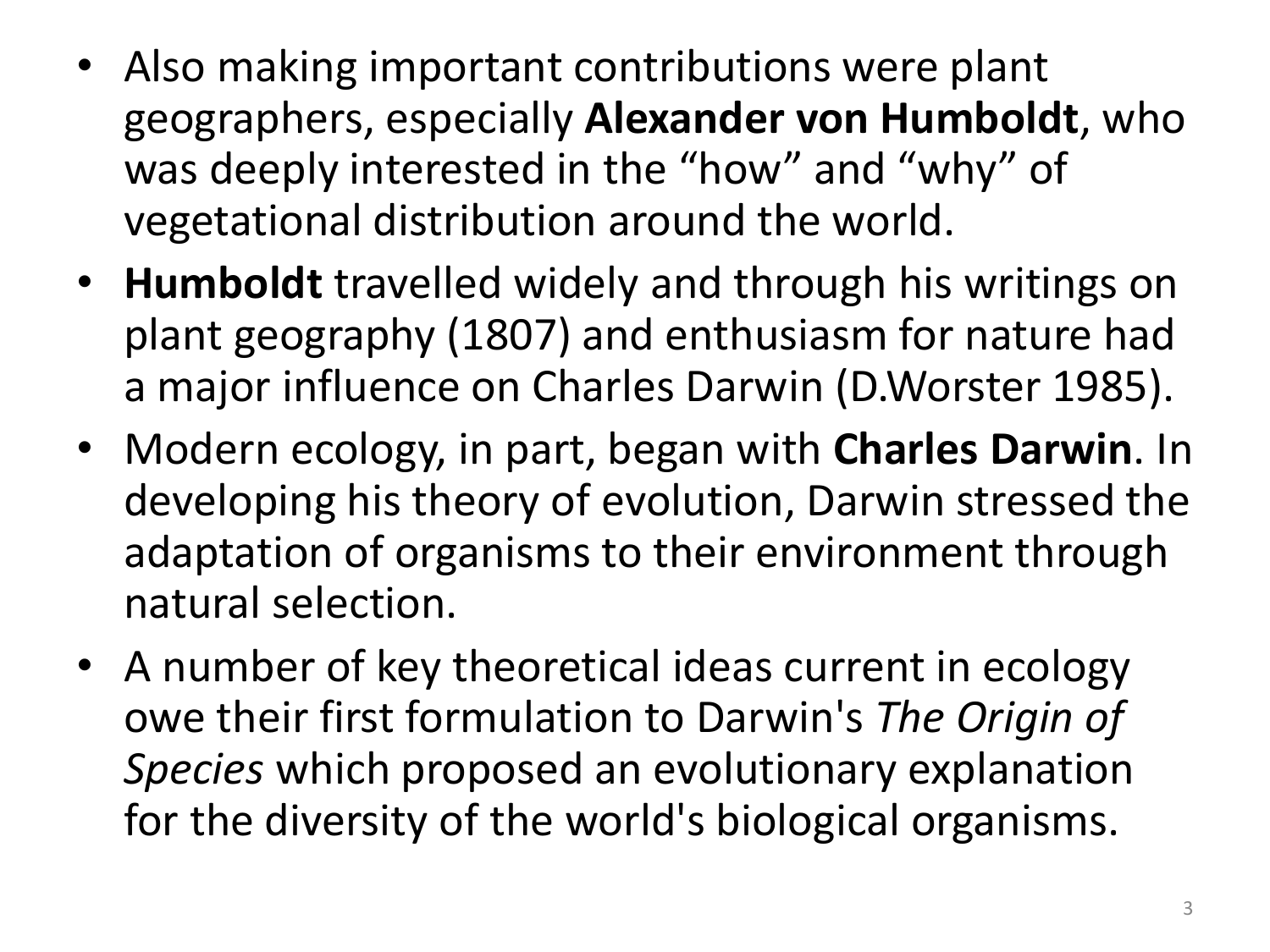- Ecology is the study of the relationship of plants and animals to their physical and biological environment.
- The physical environment includes light and heat or solar radiation, moisture, wind, oxygen, carbon dioxide, nutrients in soil, water, and atmosphere.
- The biological environment includes organisms of the same kind as well as other plants and animals.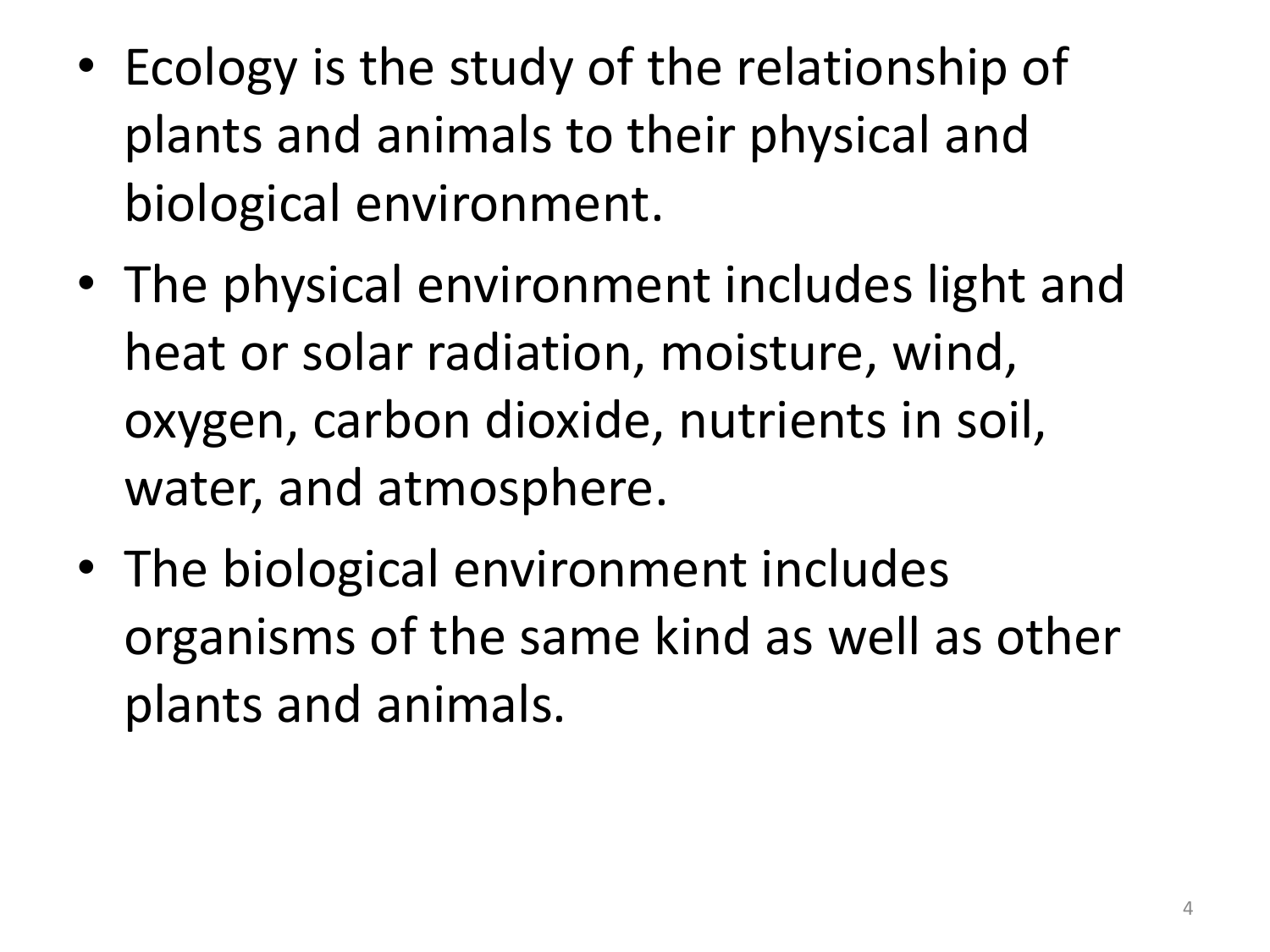- Because of the diverse approaches required to study organisms in their environment, ecology draws upon such fields as climatology, hydrology, oceanography, physics, chemistry, geology, and soil analysis.
- To study the relationships between organisms, ecology also involves such disparate sciences as animal behaviour, taxonomy, physiology, and mathematics.
- An increased public awareness of environmental problems has made *ecology* a common but often misused word.
- It is confused with environmental programs and environmental science.
- Although the field is a distinct scientific discipline, ecology does indeed contribute to the study and understanding of environmental problems.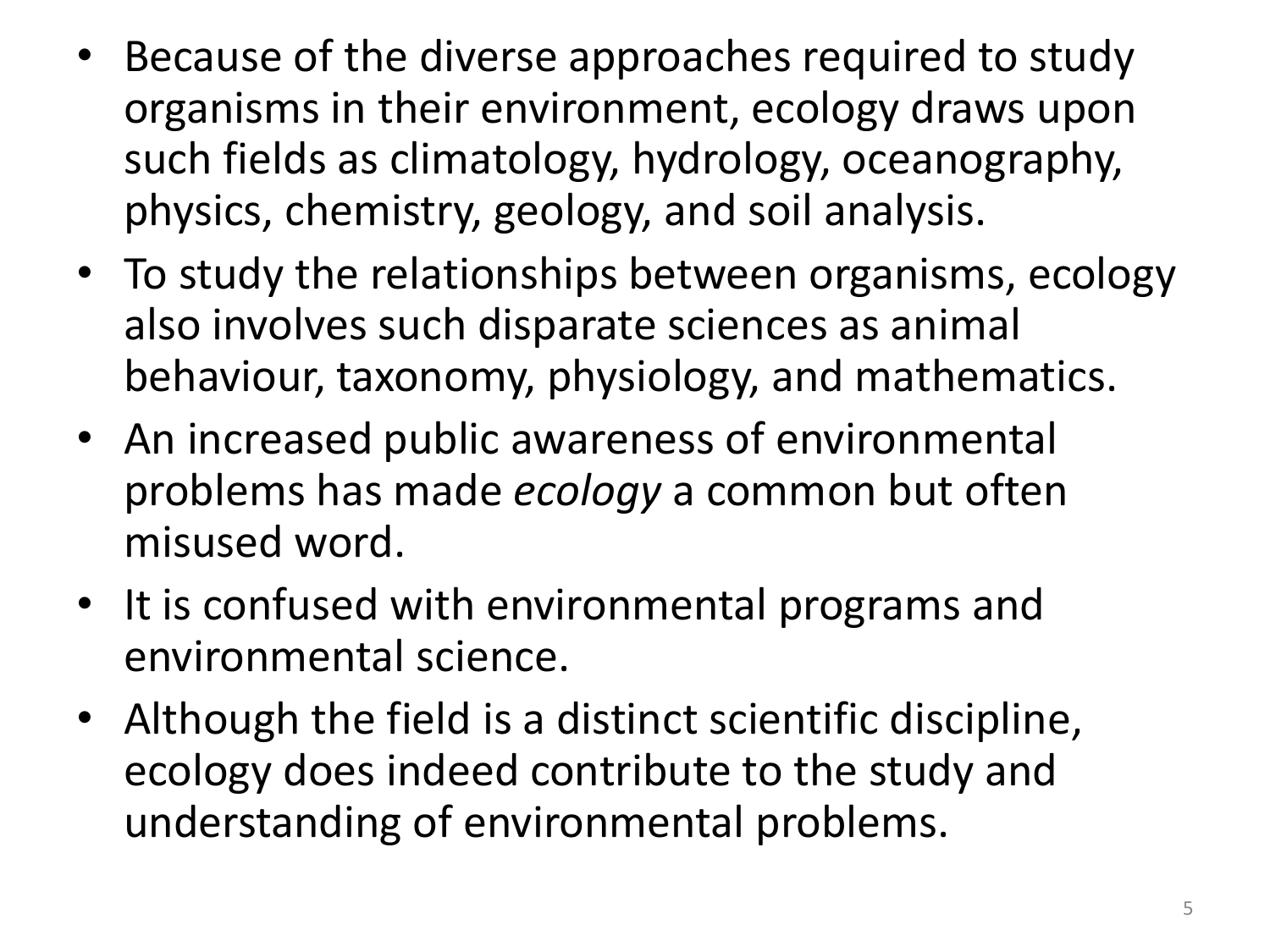- **Political Ecology**
- The term "political ecology" was first coined by Frank Thone in an article published in 1935 in *The Science Newsletter*.
- Since then, it has been widely used in the context of human geography and human ecology, but with no systematic definition.
- Anthropologist Eric R. Wolf gave it a second life in 1972 in an article entitled "Ownership and Political Ecology," in which he discussed how local rules of ownership and inheritance "mediate between the pressures emanating from the larger society and the exigencies of the local ecosystem"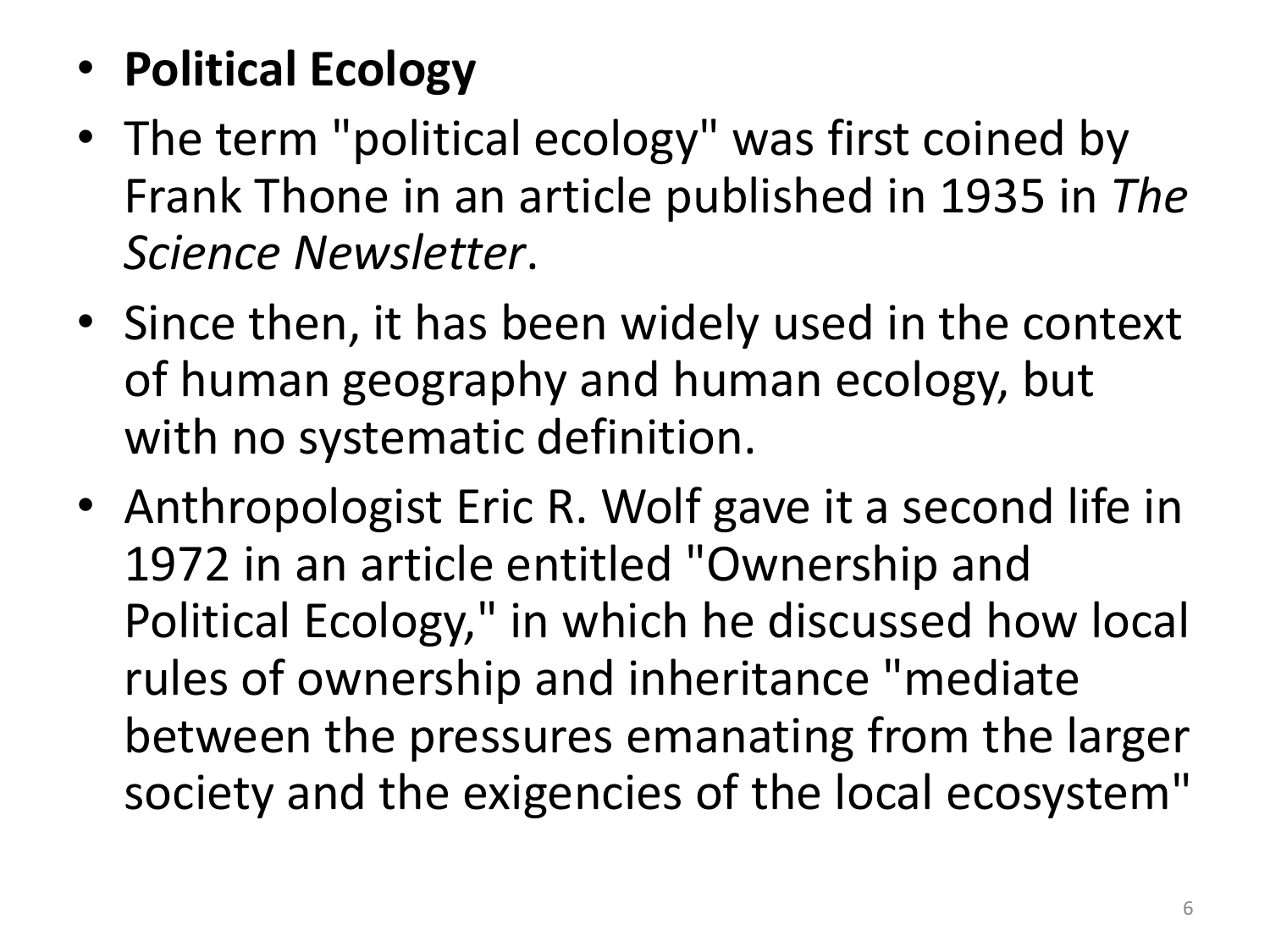- Historically, political ecology has focused on phenomena in and affecting the developing world.
- Since the field's inception, "research has sought primarily to understand the political dynamics surrounding material and discursive struggles over the environment in the third world".
- Scholars in political ecology are drawn from a variety of academic disciplines, including geography, anthropology, development studies, political science, sociology, forestry, and environmental history.
- The diversity in the field has made a unified definition difficult.
- However, we shall look at representative definitions of political ecology.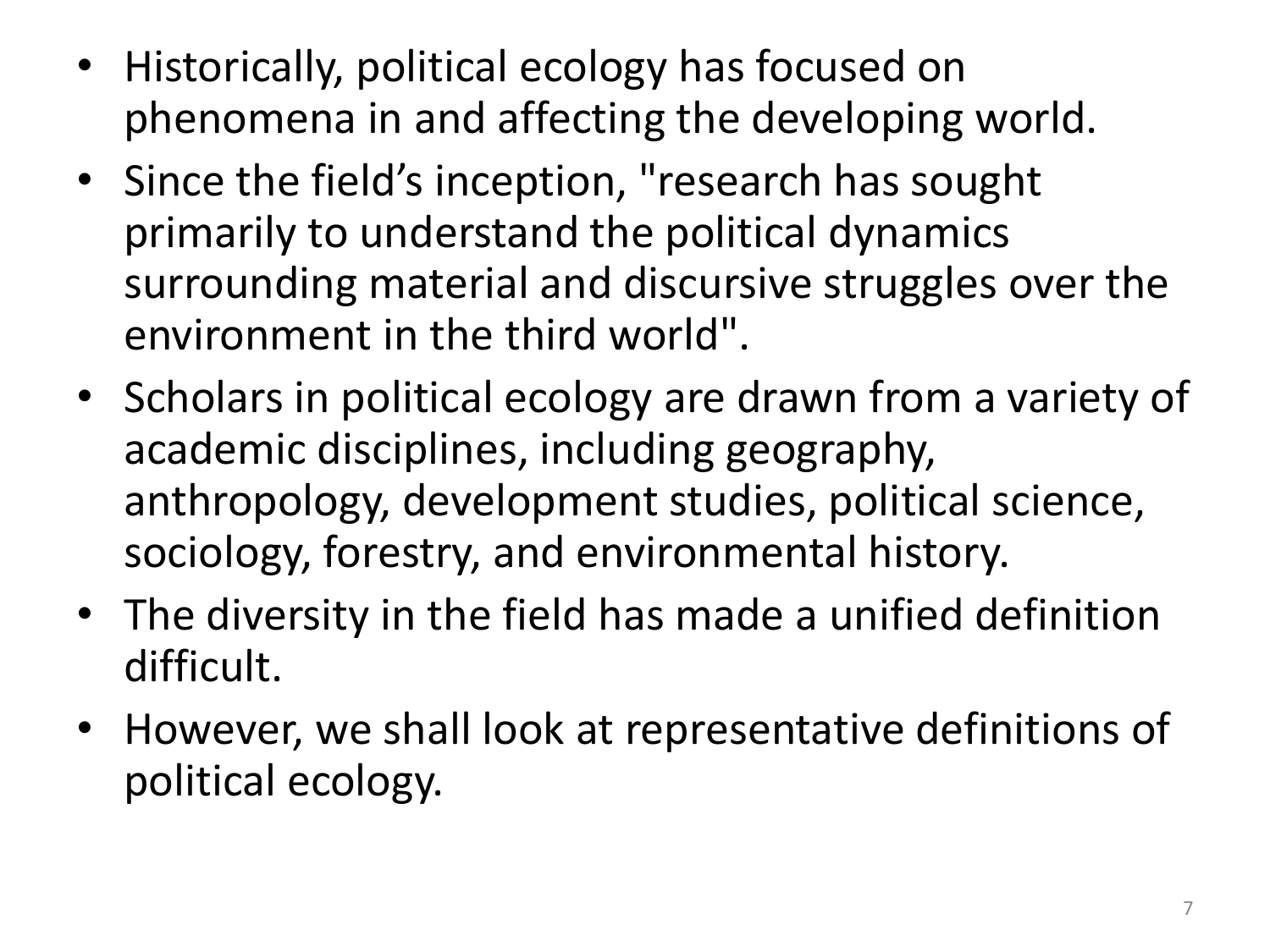- **Political ecology** is the study of the relationships between political, economic and social factors with environmental issues and changes.
- **Hempel** (1996)-Political ecology is the study of interdependence among political units and of interrelationships between political units and their environment…concerned with the political consequences of environmental change.
- **Watts** (2000) To understand the complex relations between nature and society through a careful analysis of what one might call the forms of access and control over resources and their implications for environmental health and sustainable livelihoods.
- **Sutton** (2004) political ecology is "the study of the day-to– day conflicts, alliances, and negotiations that ultimately result in some sort of definitive behavior; how politics affects or structures resource use"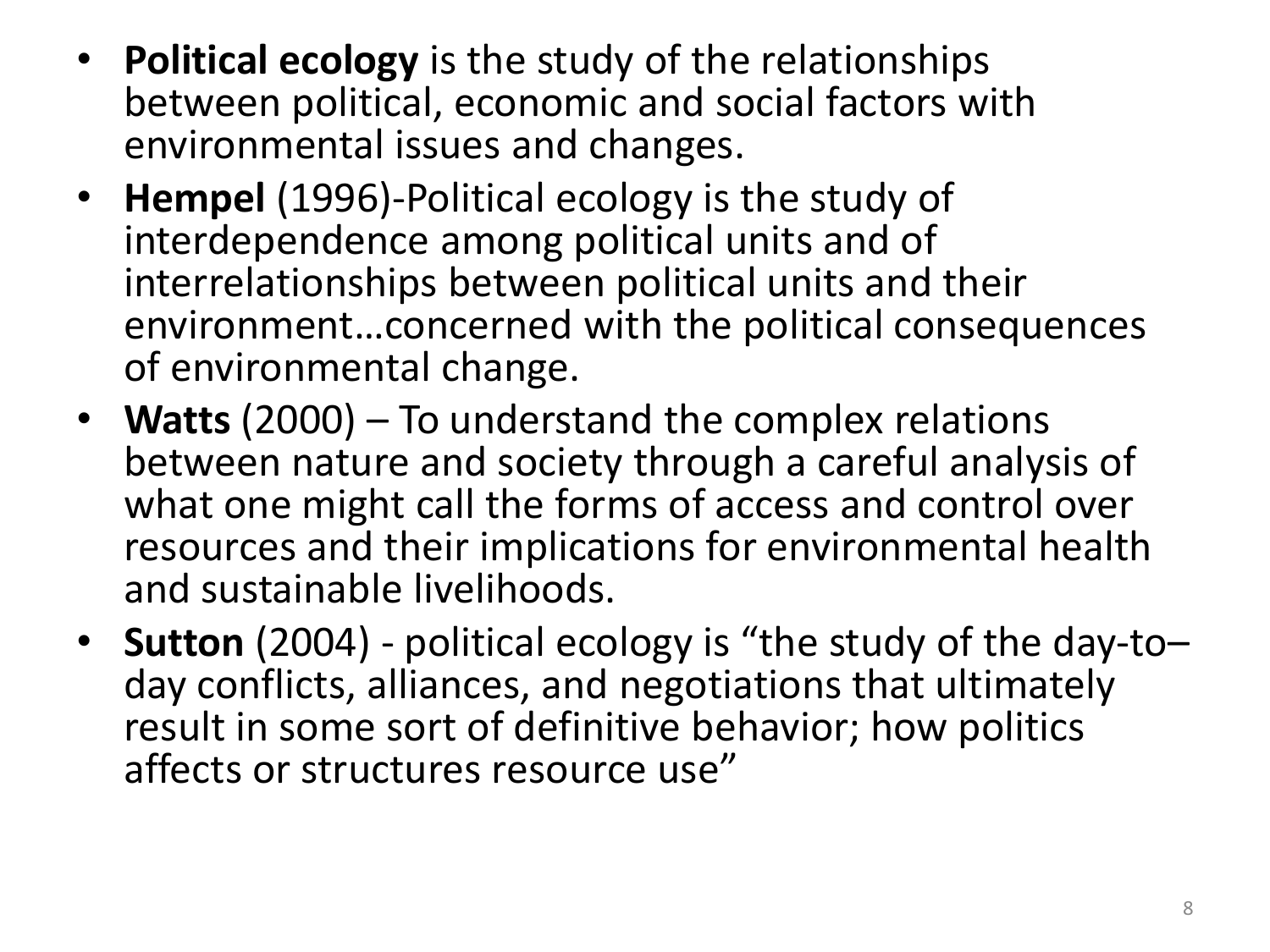- Political ecology's broad scope and interdisciplinary nature lends itself to multiple definitions and understandings.
- More recently, political ecology has realised links with gender studies and social movement analyses.
- However, common assumptions across the field give it relevance.
- Raymond L. Bryant and Sinéad Bailey (1997) have developed *three fundamental assumptions* in practicing political ecology: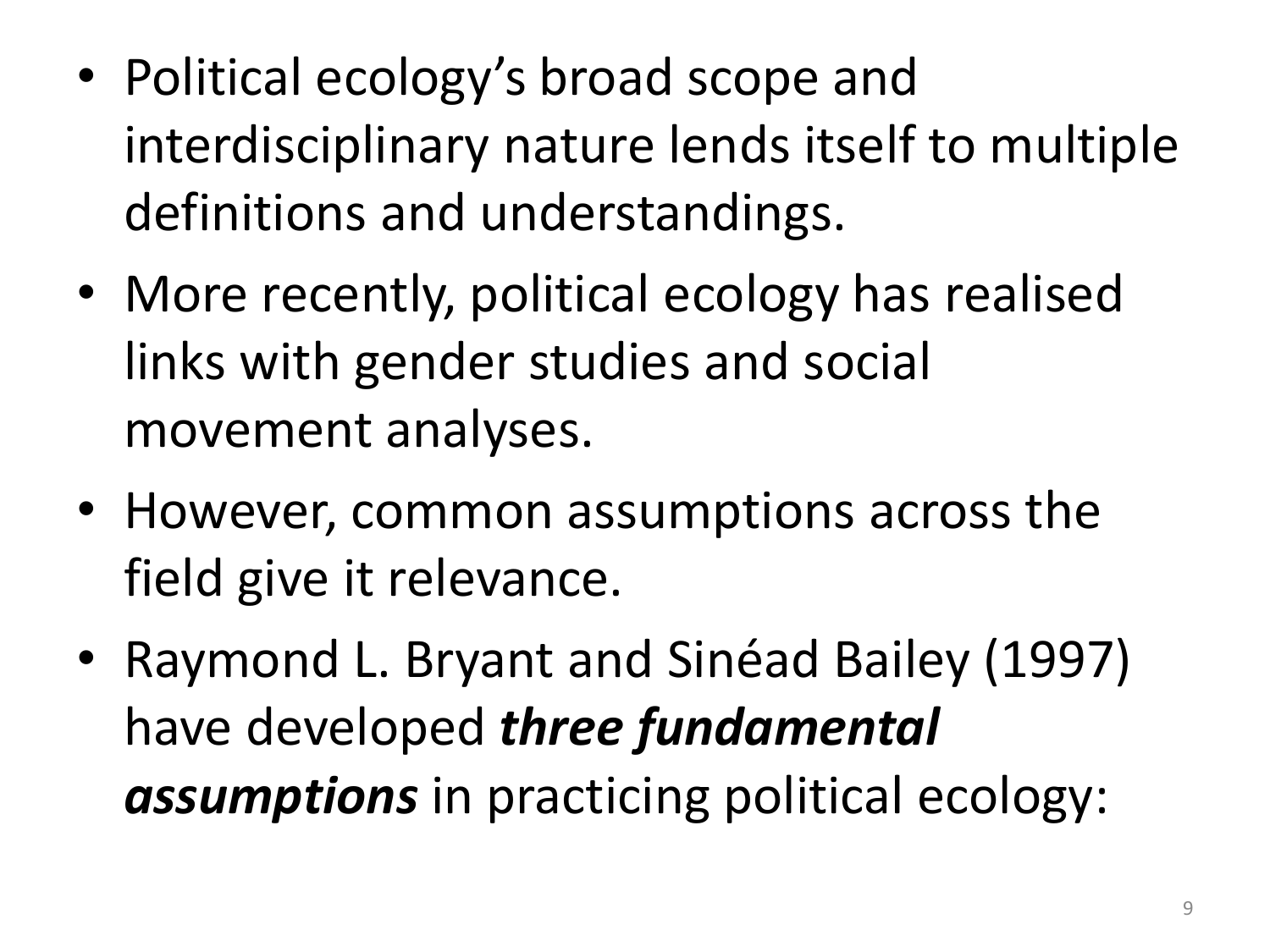- First, costs and benefits associated with environmental change are distributed unequally.
- Changes in the environment do not affect society in a homogenous way: political, social, and economic differences account for uneven distribution of costs and benefits.
- Political power plays an important role in such inequalities.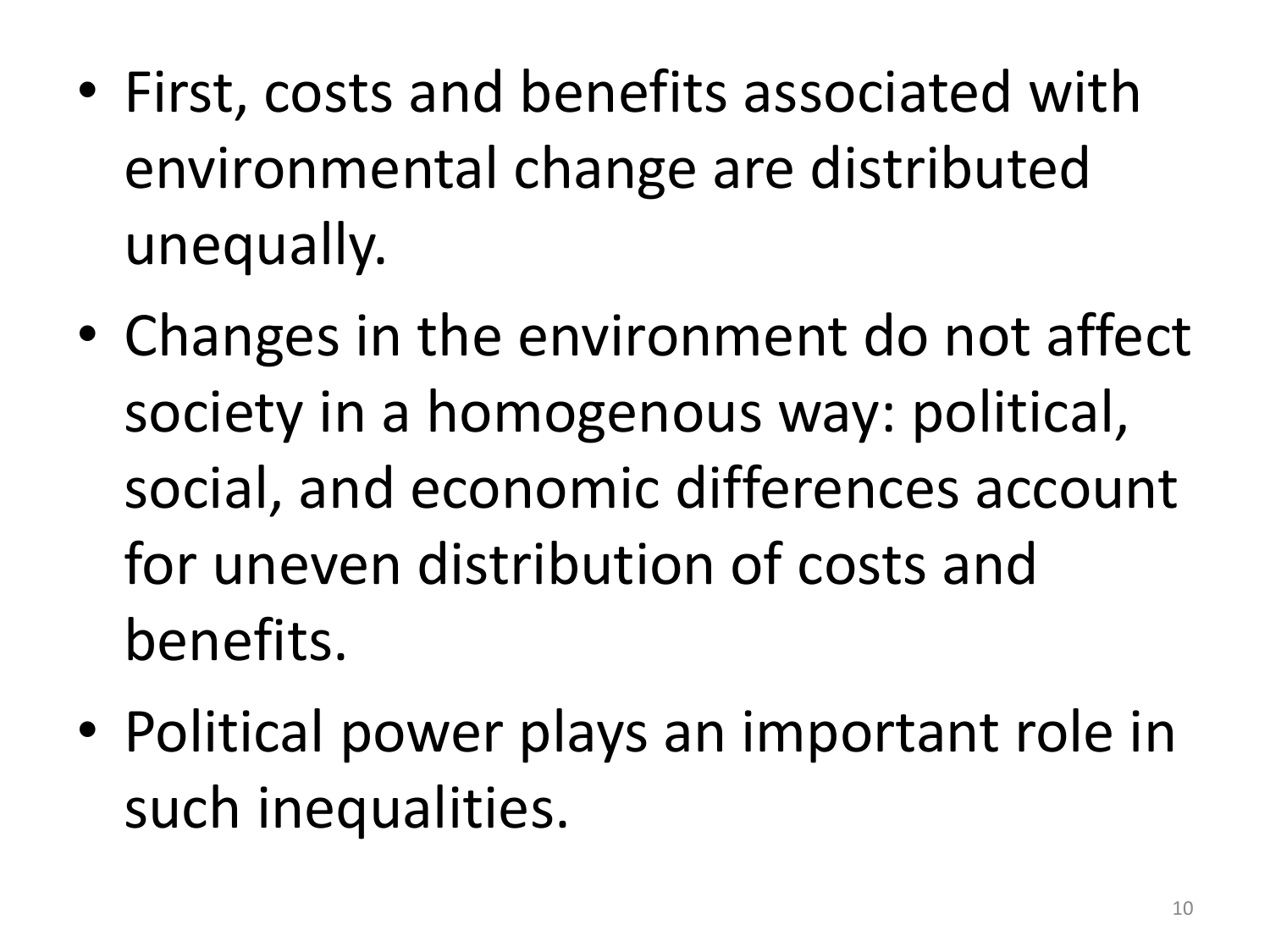- *Second*, this unequal environmental distribution inevitably reinforces or reduces existing social and economic inequalities.
- In this assumption, political ecology runs into political economies as any change in environmental conditions must affect the political and economic status quo.
- *Third,* the unequal distribution of costs and benefits and the reinforcing or reducing of pre-existing inequalities hold political implications in terms of the altered power relationships that are produced.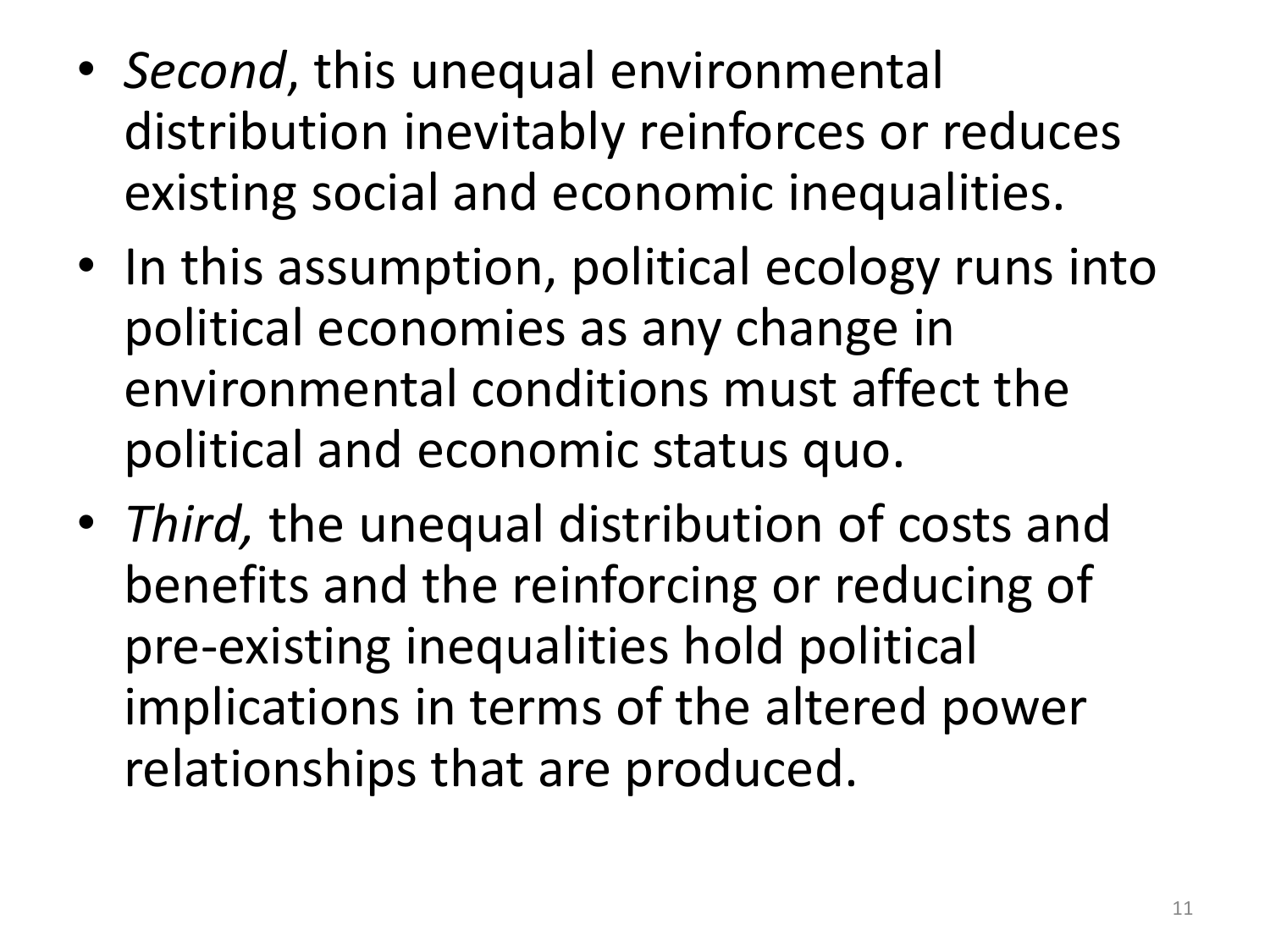- **Scholarly Divergences in the Meaning of Political Ecology**
- *First,* some authors have approached *political ecology* by explaining environmental problems as the interaction of biophysical processes, human needs and wider political systems.
- Blaikie and Brookfield (1987:17) wrote:
	- The phrase "political ecology" combines the concerns of ecology and a broadly defined political economy. Together this encompasses the constantly shifting dialectic between society and land-based resources, and also within classes and groups within society itself.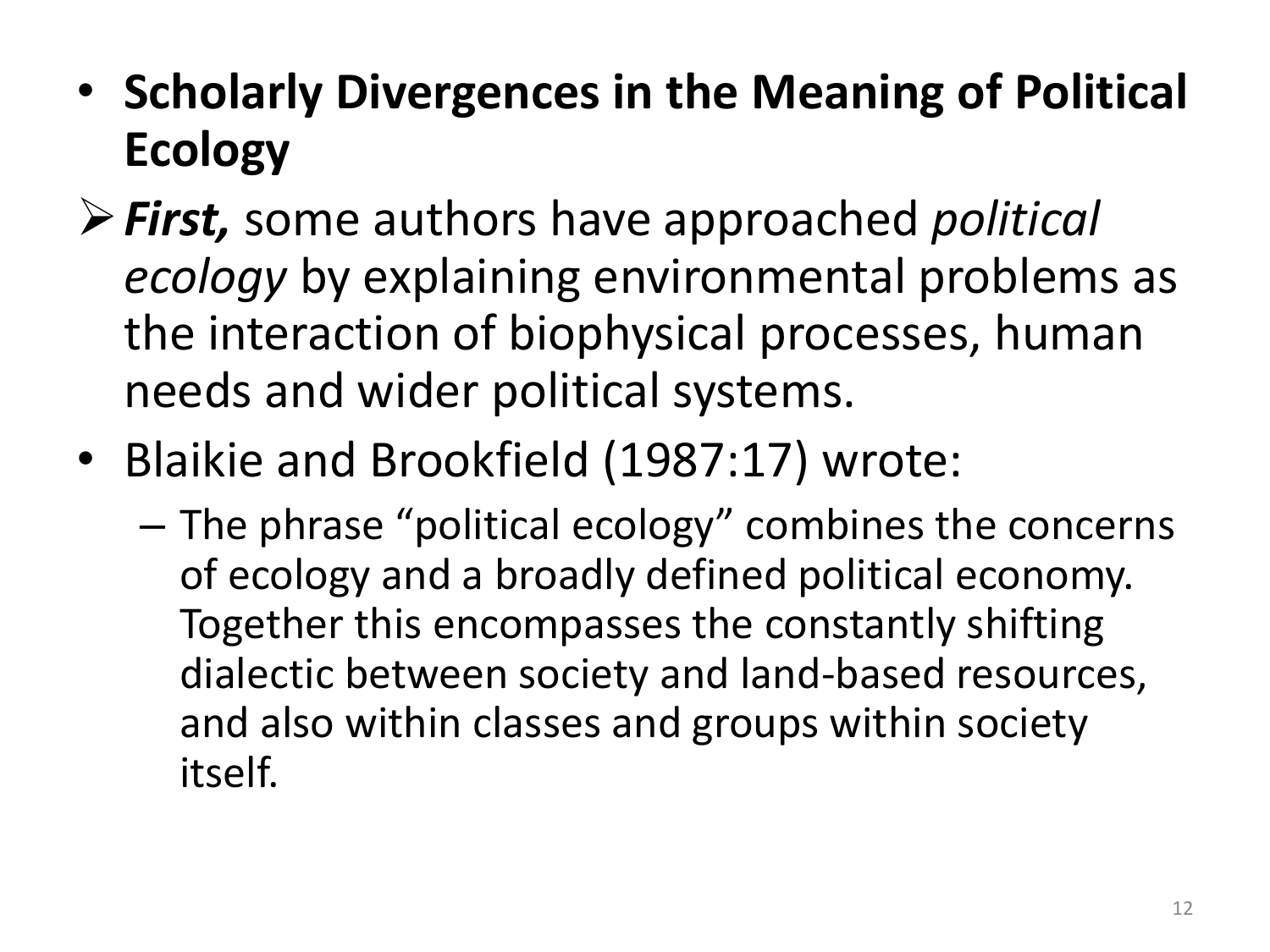- *Secondly*, there is the "politics of ecology" in the sense of political activism in favour of Deep Green environmentalism and its critique of modernity and capitalism.
- Atkinson (1991) wrote:
	- Political Ecology is both a set of theoretical propositions and ideas on the one hand and on the other a social movement referred to as the "ecology movement" or, latterly, the Green movement (Atkinson, 1991:18).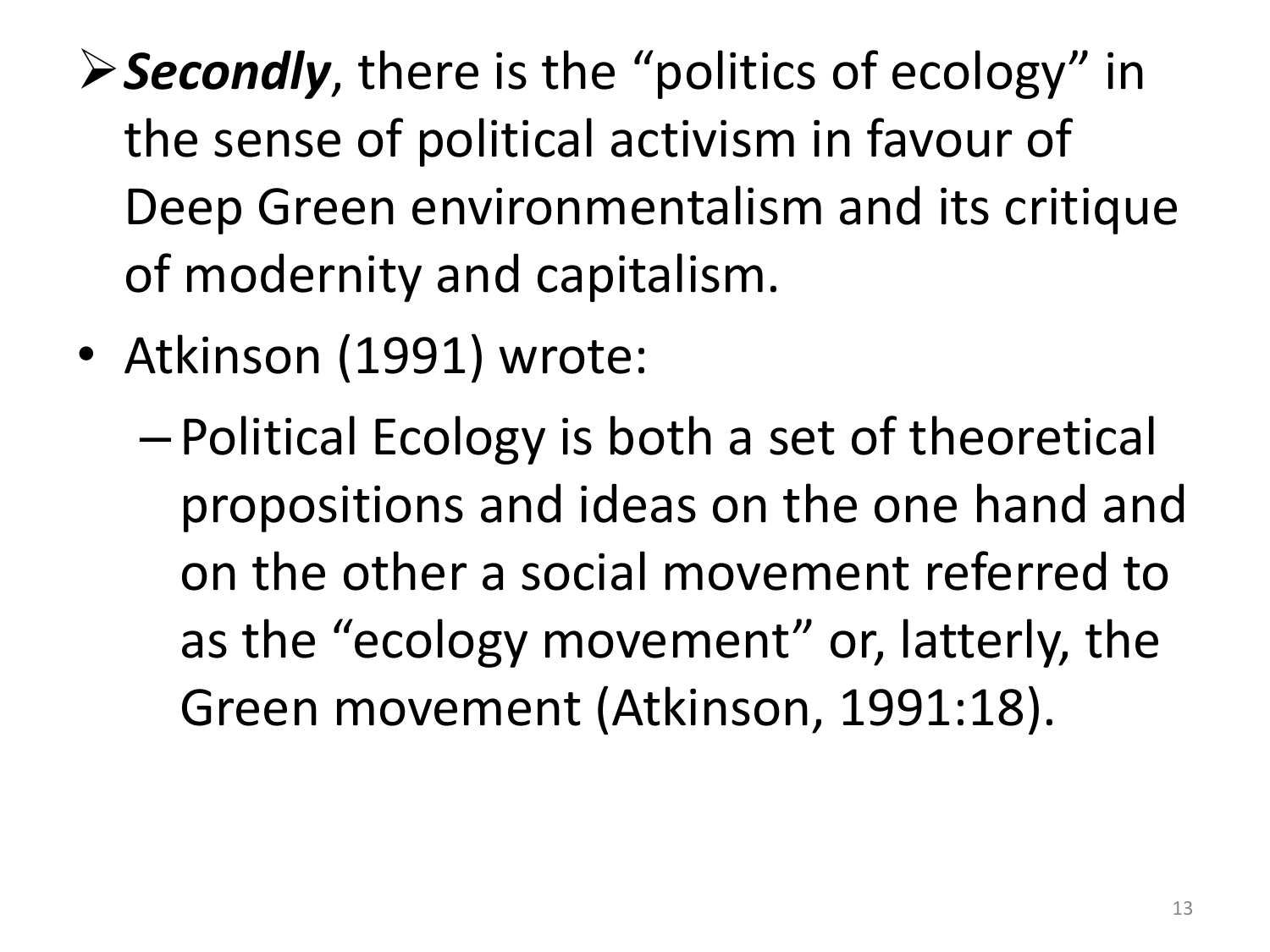- *Thirdly,* there is the use of "ecology" as a metaphor for the interconnectedness of political relations. This metaphor was adopted by the first book with "political ecology" in its title, *International Regions and the International System: A Study in Political Ecology* by Bruce M. Russett in 1967, even though the book itself had no discussion of biophysical environmental change or conservation. He wrote:
	- I have termed this volume "a study in political ecology." As ecology is defined as the relation of organisms or groups of organisms to their environment, I have attempted to explore some of the relations between political systems and their social and physical environment (Russett, 1967:vii, emphasis in original).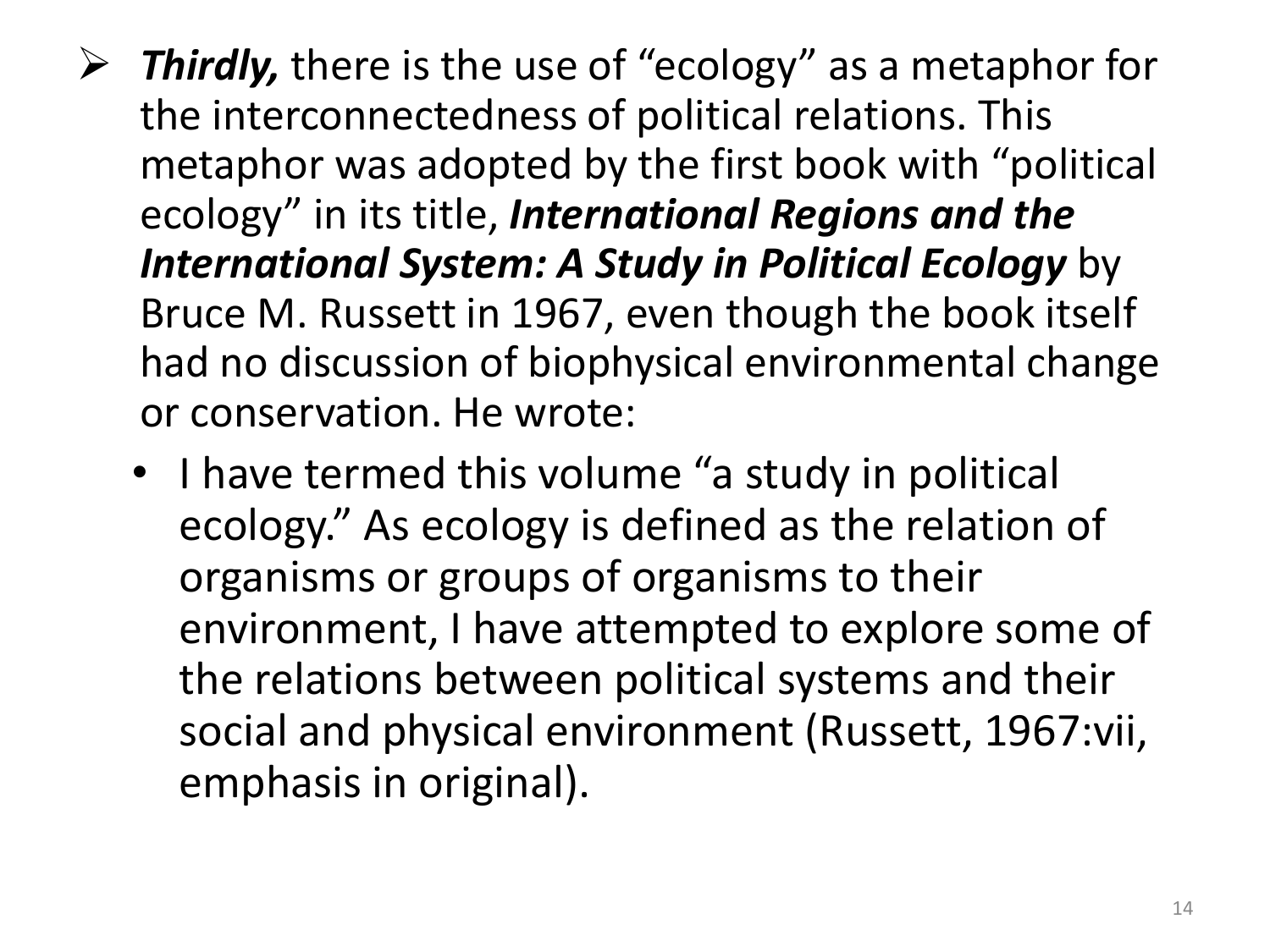- *Fourthly,* political ecology has been defined as a more specific analysis of Marxist debates about materialism, justice, and nature in capitalist societies, with the view to achieving a fairer distribution of rights and resources.
- **Finally**, there is the use of "political ecology" to refer in general terms to the politics of environmental problems without specific discussion of "ecology."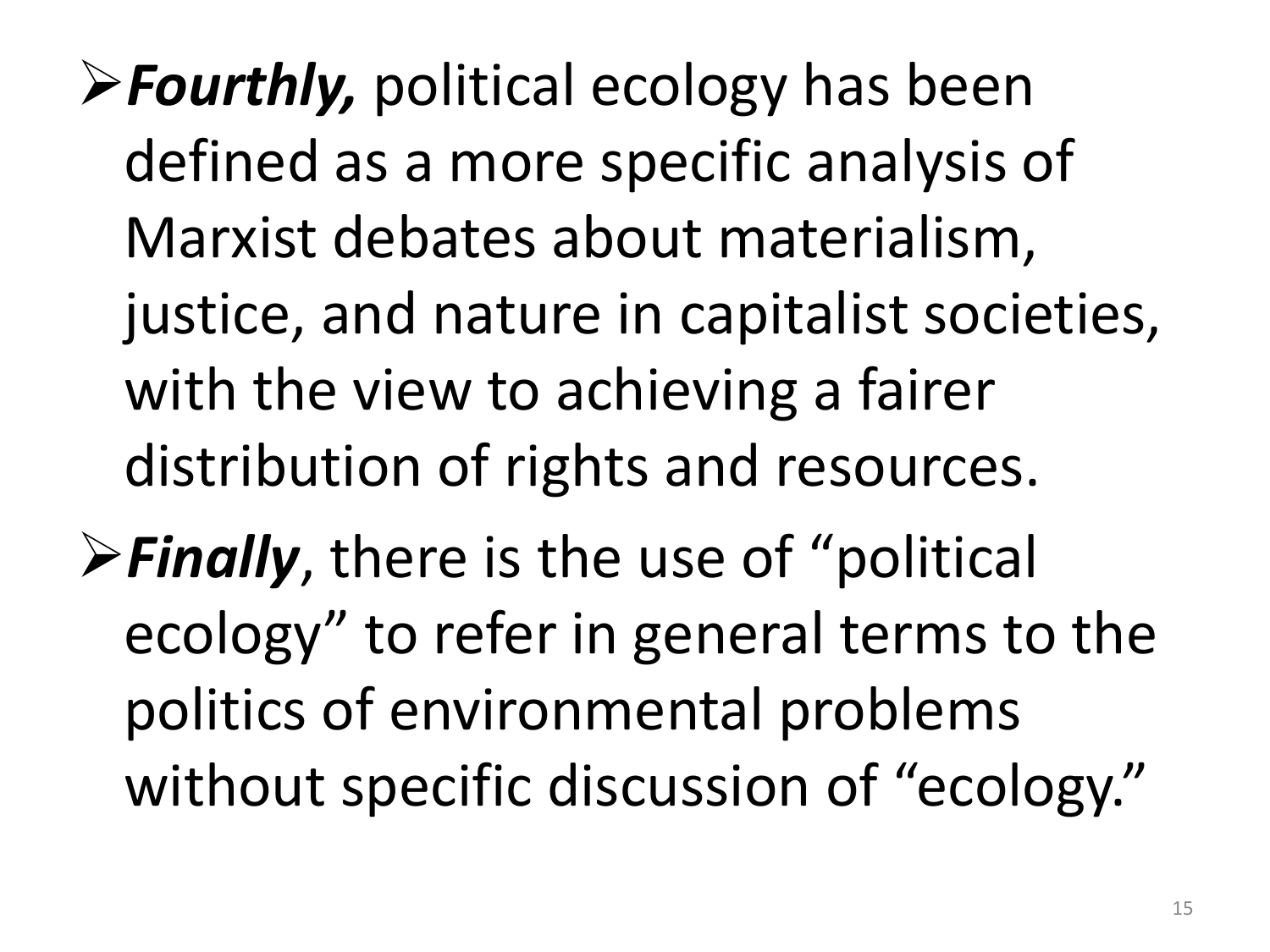- Bryant (1992:13) for example describes political ecology as an inquiry into "the political forces, conditions and ramifications of environmental change," and may include studies of environmental impacts from different sources; location-specific aspects of ecological change; and the effects of environmental change on socio-economic and political relationships.
- But essentially, political ecology represents attempts to provide critiques as well as alternatives in the interplay of the environment and political, economic and social factors.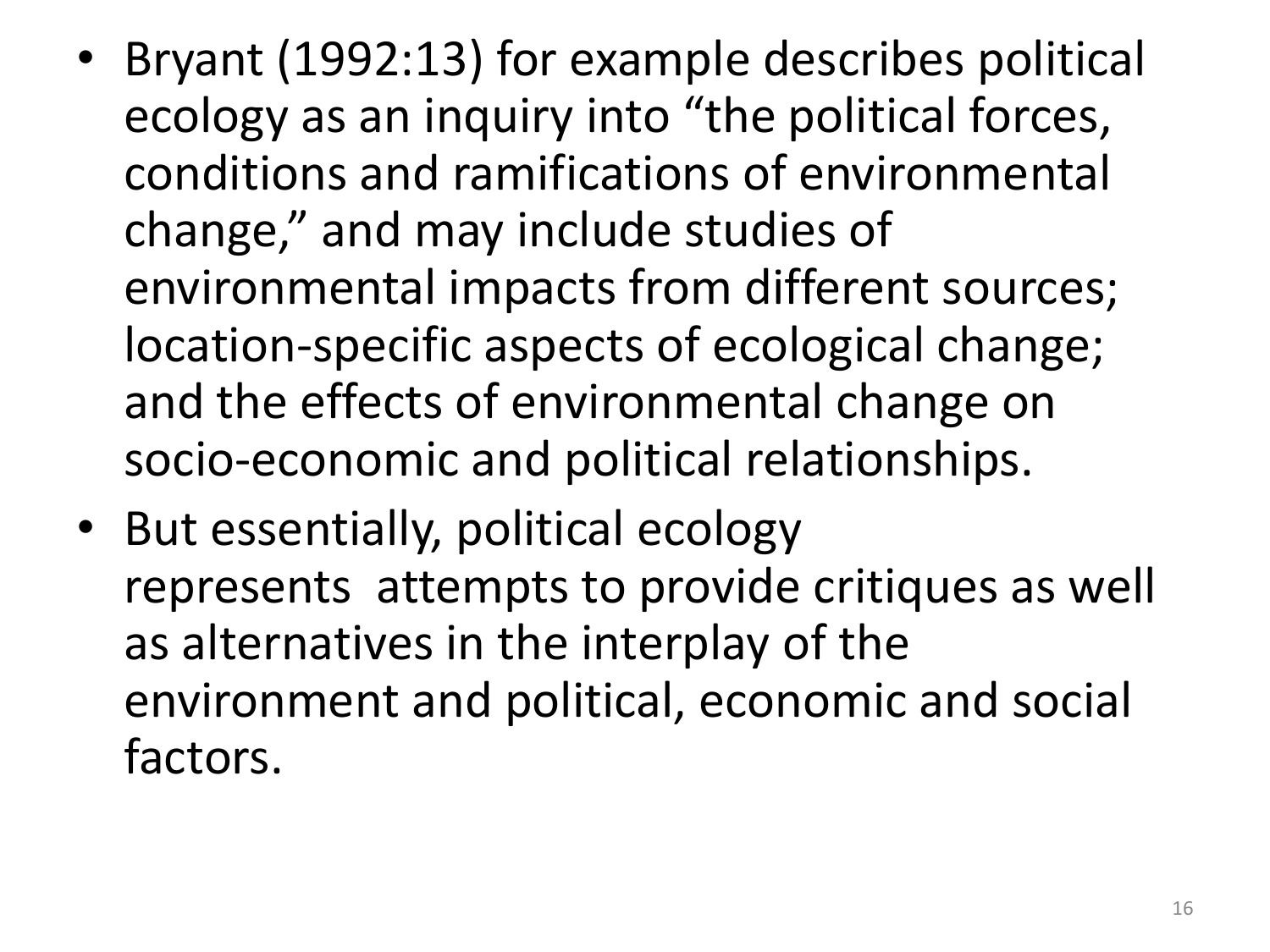- What can be learnt from the various definitions is that political ecology as a branch of knowledge has three crucial problems as its focus:
	- i. limited resources and their uneven distribution, including the depletion of mineral resources and biosphere reserves ;
	- ii. the relationship between industrialization and pressures on the environment; and,
	- iii. pollution and waste.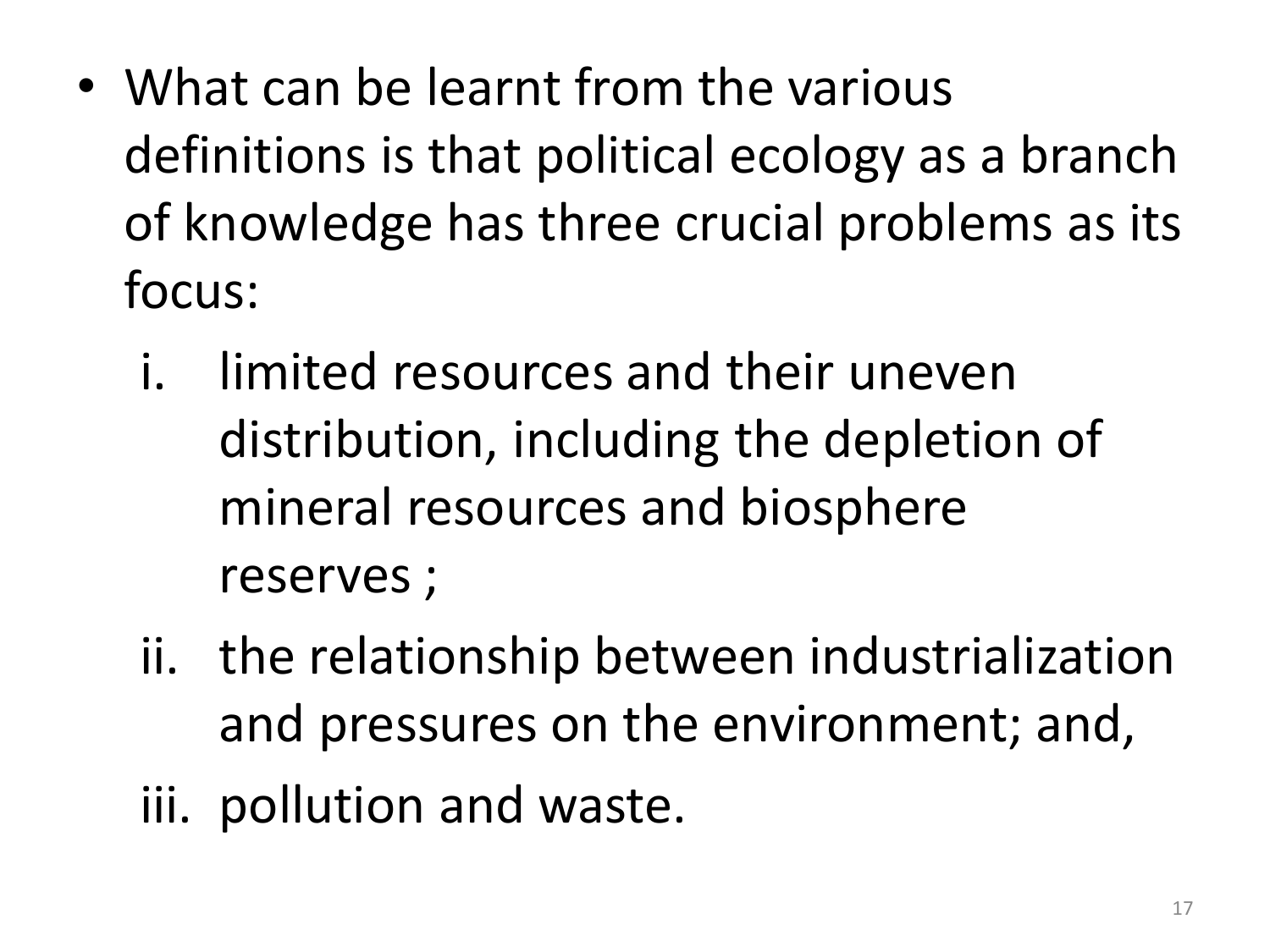- *i)* **Limited resources and their uneven geographical distribution is the most obvious problem.**
- Discussions about the depletion of mineral resources and biosphere reserves have lasted for quite a while.
- Initially they encompassed oil and natural gas, which resulted in the adoption of energy saving measures, as well as the development of the so-called 'new energy sources' (including nuclear and renewable ones).
- It seemed that with the development of technologies and dematerialization of the economy the solution of the problem has drawn nearer.
- But the debate over hydrocarbons has given way to debate over rare materials and rare earth metals.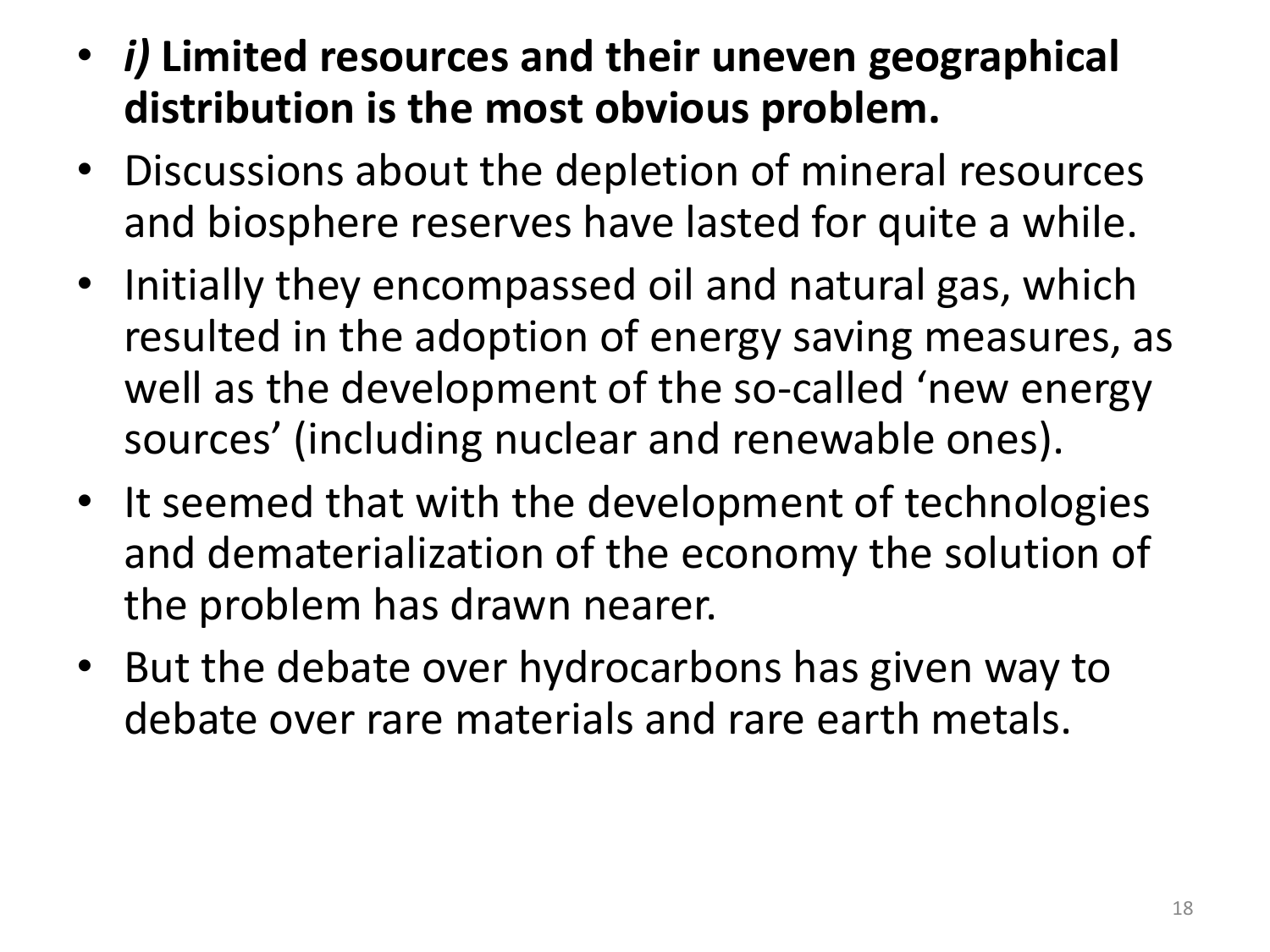- For example, that on June 17, 2010, there was a presentation of the results of a 2-year study sponsored by the European Union on the stability of natural resource supply.
- The study identified 14 materials (mainly, rare earth minerals) (such as (antimony, fluorspar, gallium, germanium, graphite, indium, magnesium, rare earth metals, tungsten, etc.) which it classified as critically important for modern high-precision instruments and energy-saving technologies.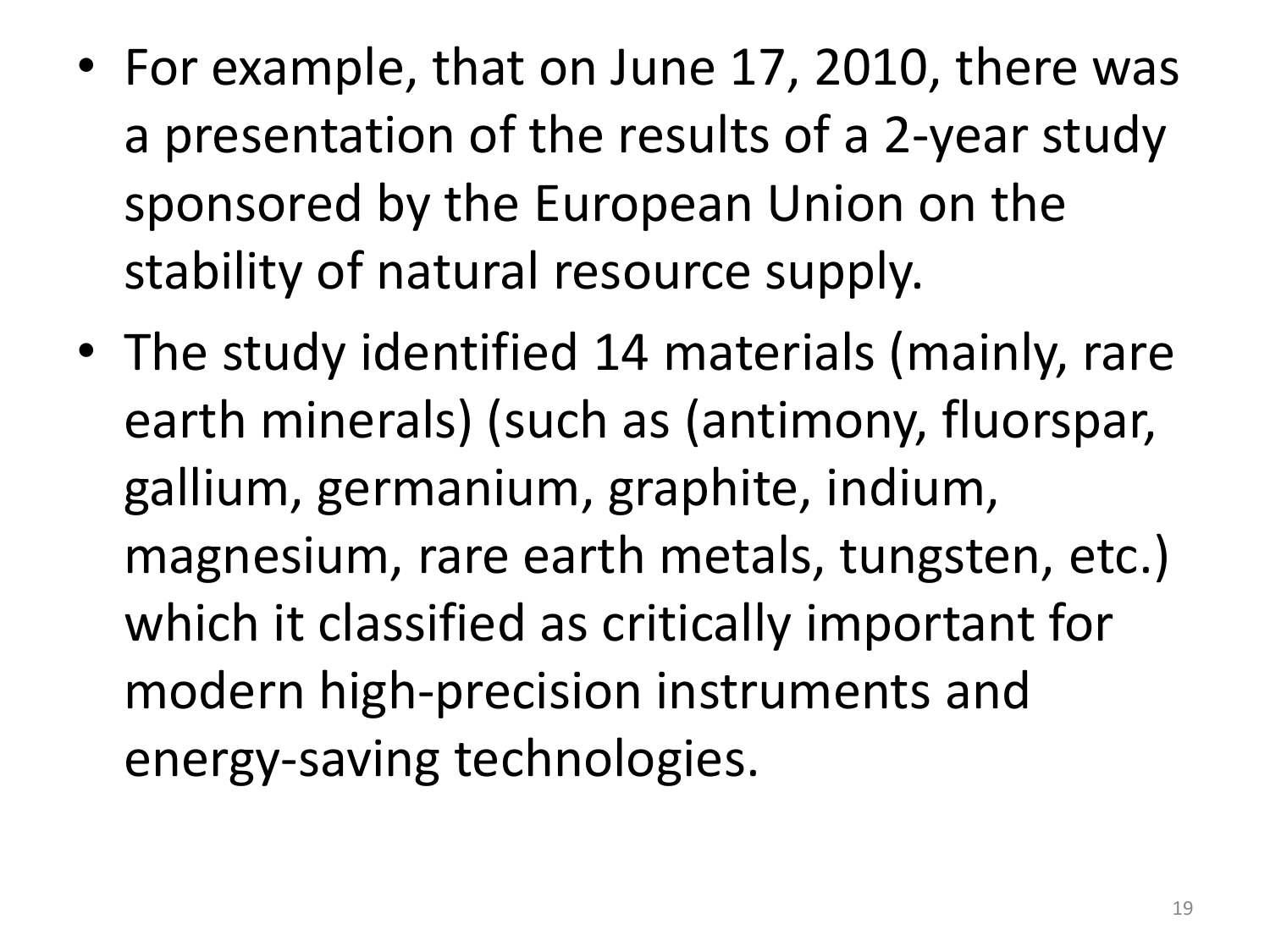- Apart from these rare mineral resources, there is a also problem with water, timber, oxygen and land.
- For example, as part of the bid to reduce the negative consequences of hydrocarbons, emphasis is placed on the production of biofuels.
- However, the production of biofuel will require vast arable territories.
- In the meantime, the European Union, which has set itself a goal of producing 10 percent of the fuel from biological materials by 2020, does not have enough land for that.
- This will encourage it to seek new patterns of cooperation with countries in Africa and Latin America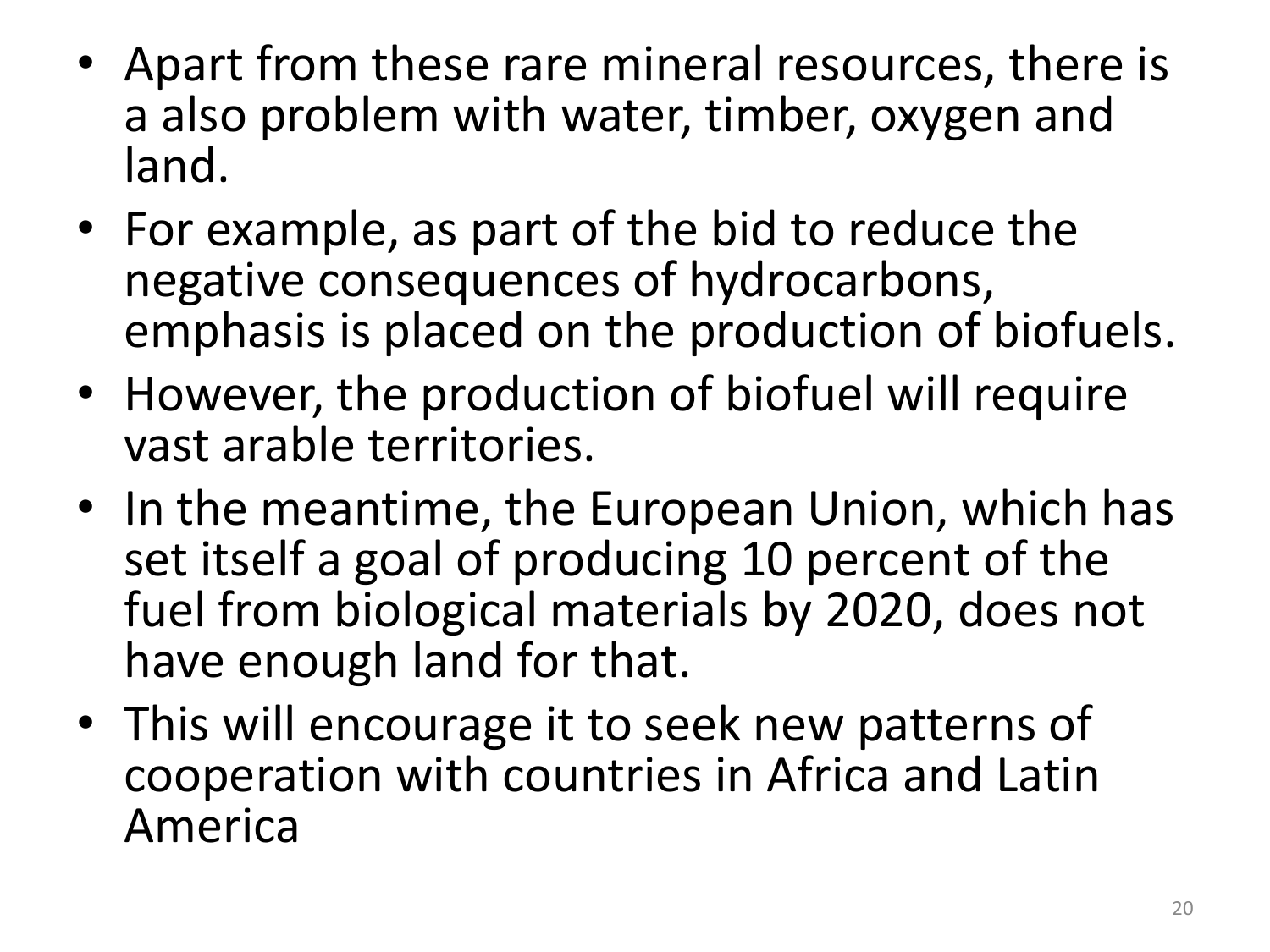- **ii) The relationship between industrialization and pressures on the environment.**
- The point is that any new industry contributes to the increase of this load on the environment.
- Dematerialization of industrialized Western economies means the transfer of production, including dirty technologies, to the developing world.
- It turns out that pollution occurs in some countries, while all the benefits from using the goods produced there are enjoyed by the people of others.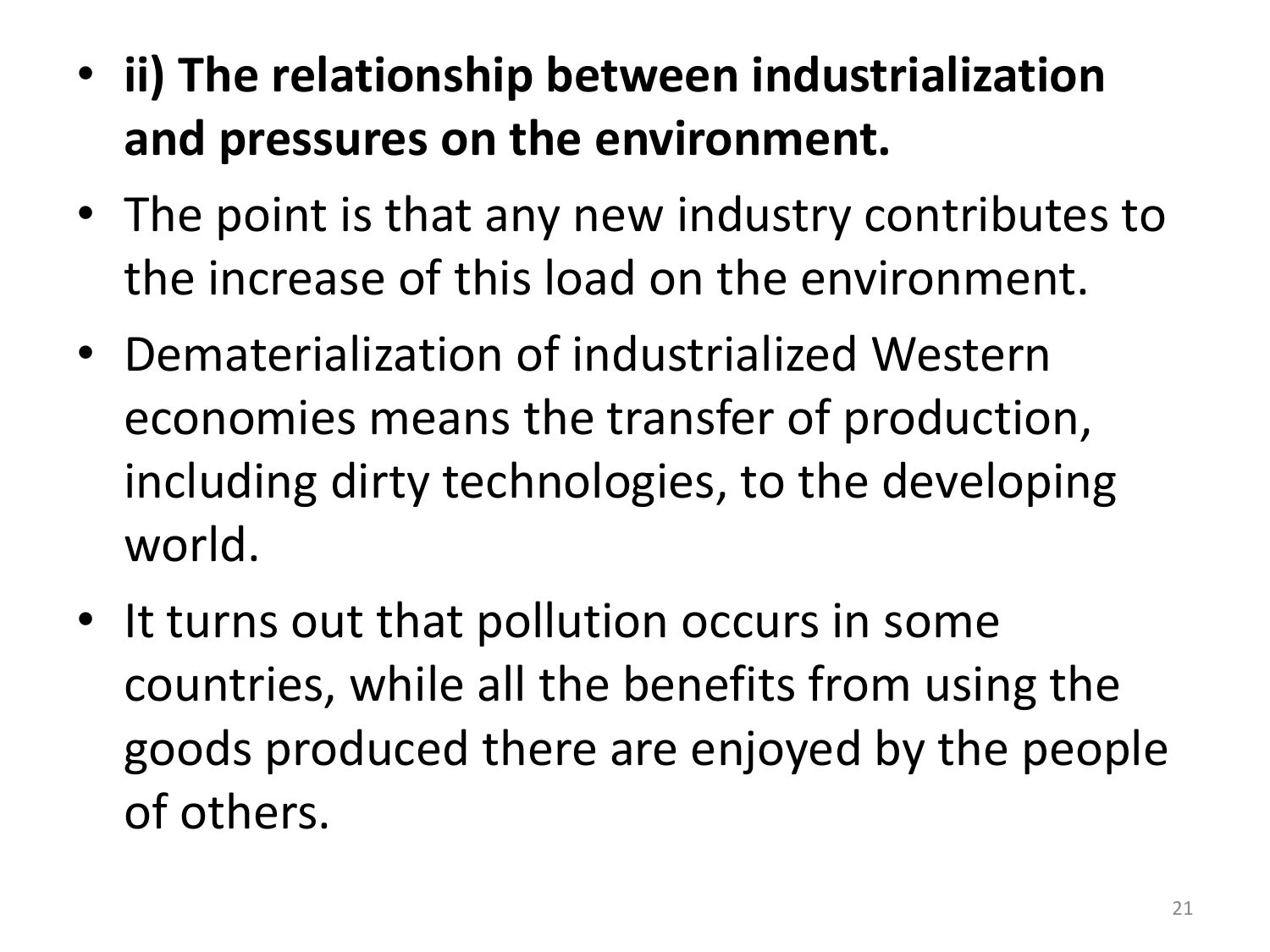- On the other hand, placing high-tech production facilities close to the natural resources changes the current economic balance in the world, creates new jobs, and boosts prosperity in the developing and newly industrialized countries.
- As a result, they get an impetus for development, even though they do not (yet) account for the bulk of consumption.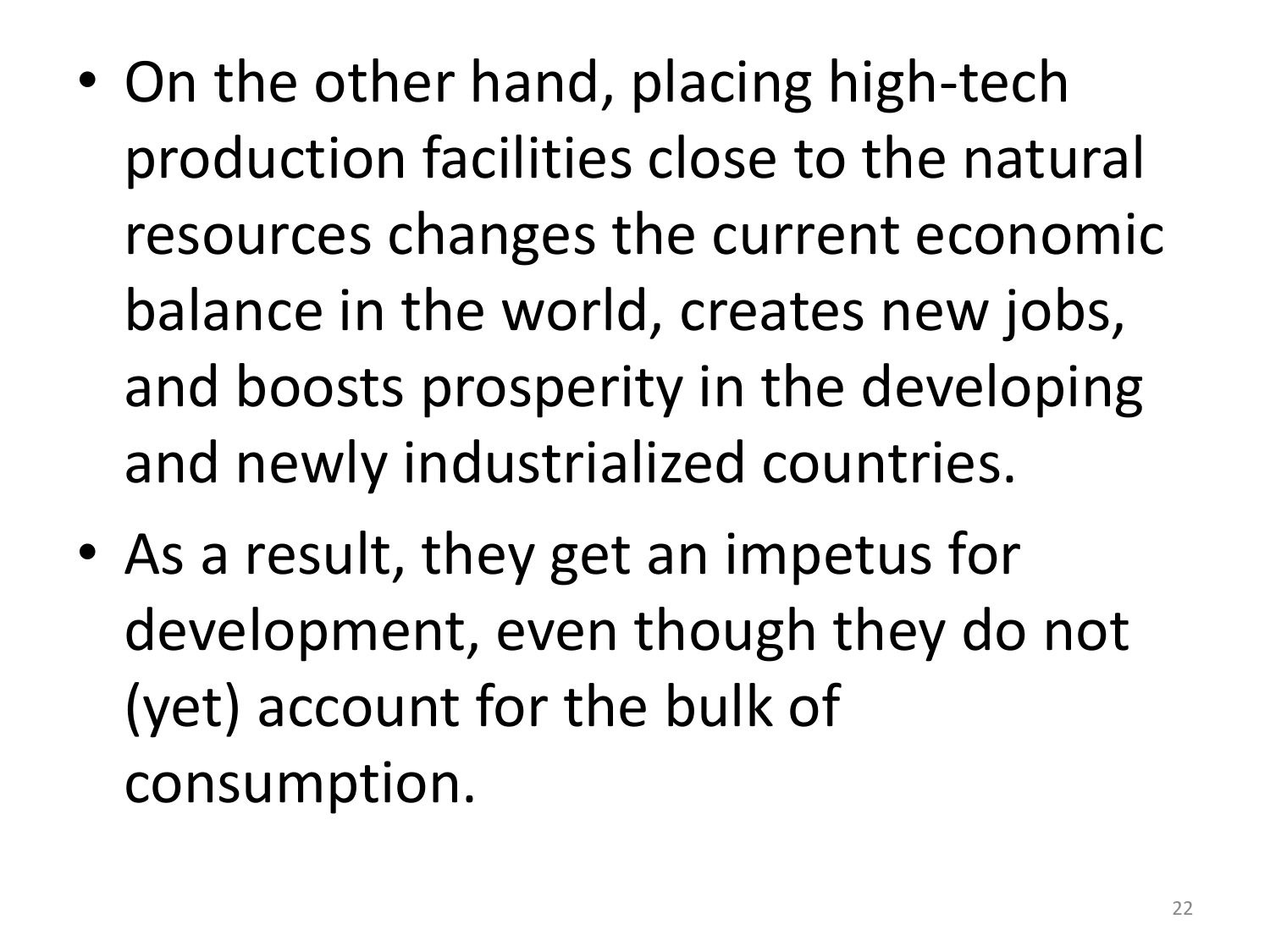## • **iii) Pollution and waste.**

- Most debatable is the problem of reducing the emissions of gases causing the greenhouse effect, including calls for an international regime that would regulate emissions after 2012, when the Kyoto Protocol expires.
- Today the main emissions are from China and the U.S.
- These two countries are spending not only their own biosphere resources, but also other nations' assets.
- However, as we know, the issue has a historical side to it: for several centuries most of the carbon dioxide emissions occurred in the West, while China and the newly industrialized countries are merely trying to catch up with the golden billion countries in terms of industrial development and, consequently, emissions.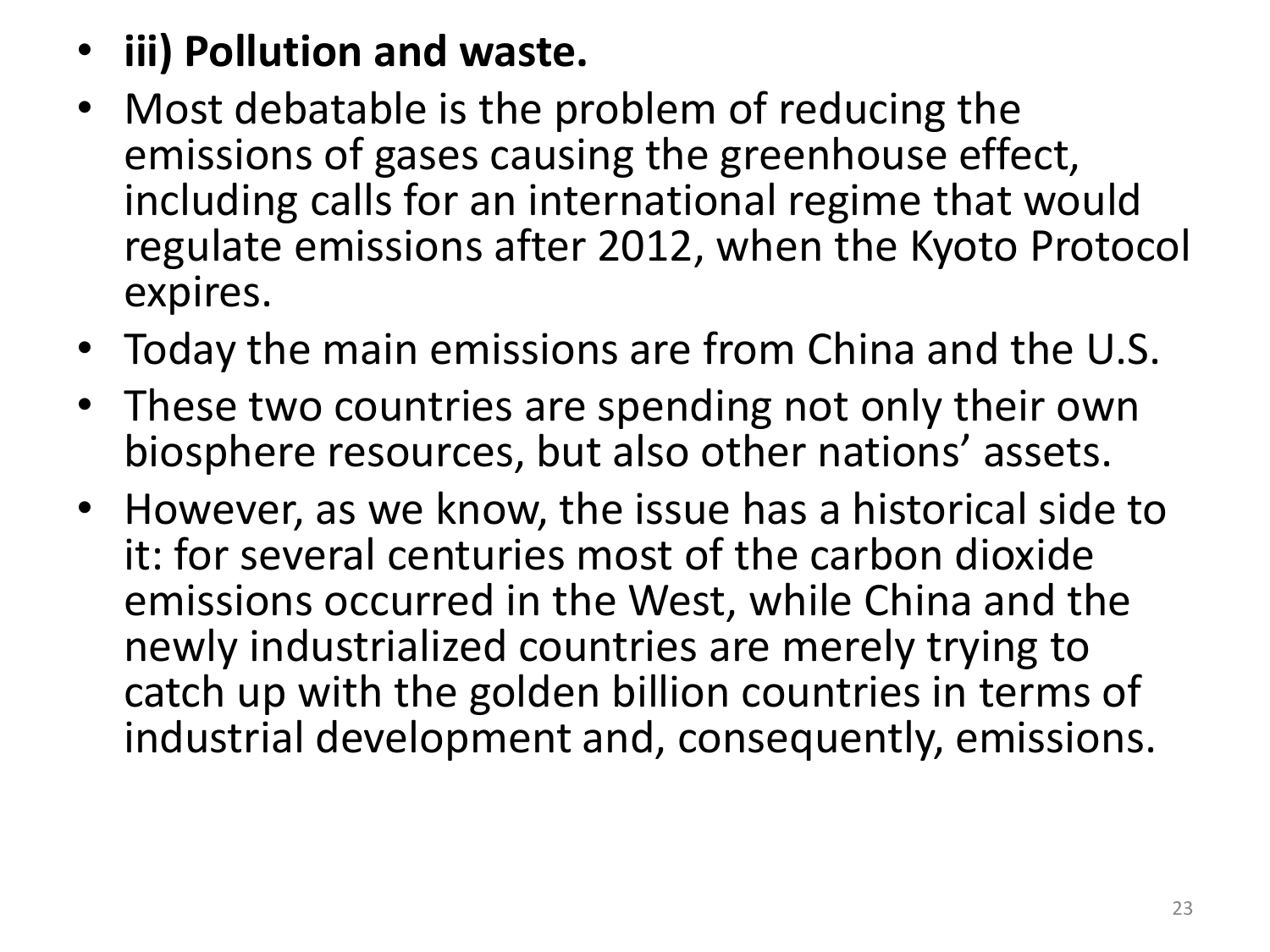- At the UN climate summit in Copenhagen in December 2009, the major players failed to come to an agreement what principle should underlie the distribution of the burden of greenhouse gas emissions cuts for the period of 2013-2020 (2050).
- If the advocates of historical responsibility get the upper hand, then the West will have to undertake most of the required efforts, including making mandatory tangible appropriations and providing programs for assistance to the developing countries.